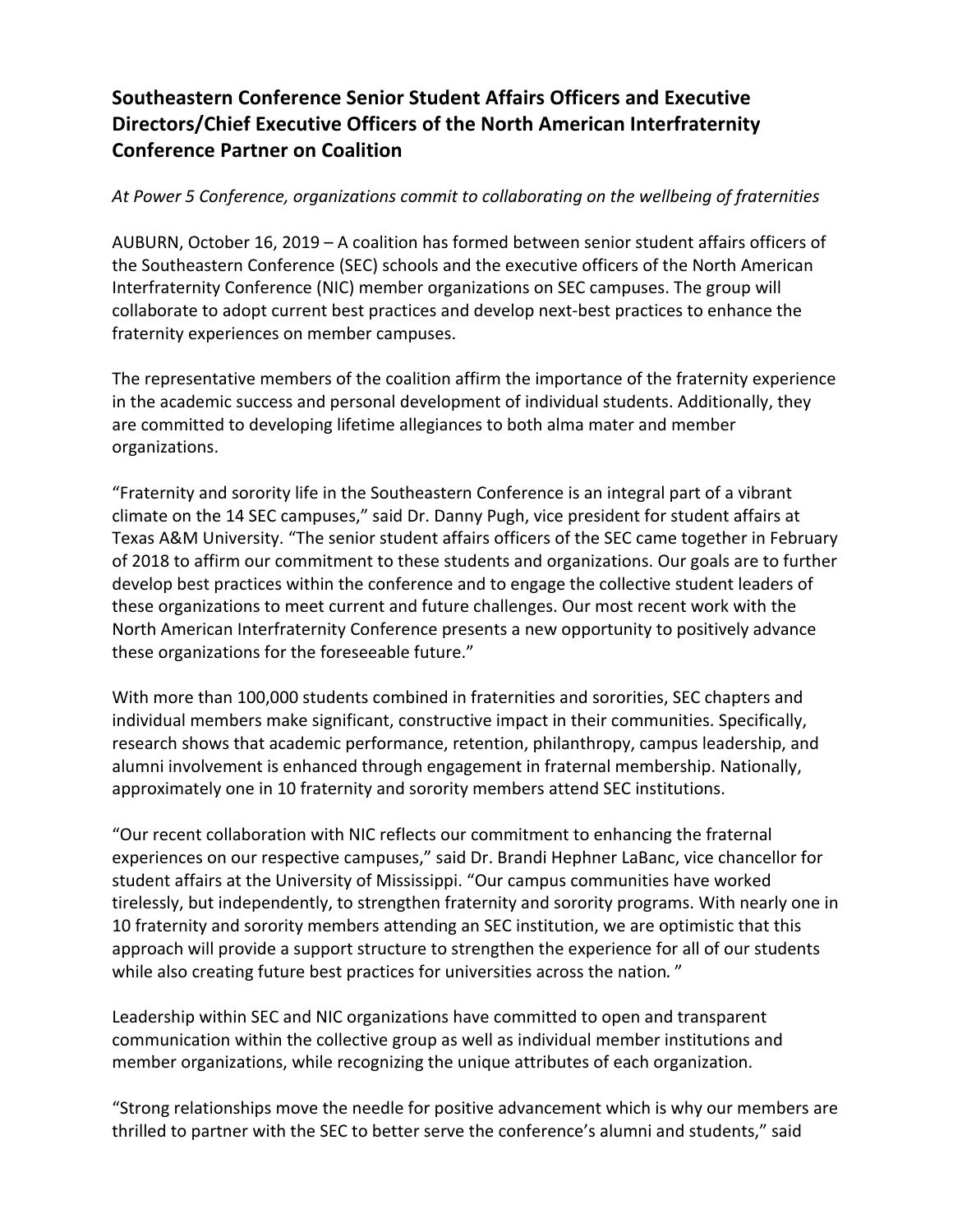Judson Horras, NIC president and CEO. "We hope this partnership can be a catalyst for more collaboration among higher education and our member fraternities."

The group has committed to equal and timely communication through annual meetings and strategic planning and will support the annual SEC Fraternity & Sorority Student Leader Best Practice Summit each year. The inaugural summit is planned for January 2020.

**Auburn University** was established in 1856 as the East Alabama Male College, 20 years after the city of Auburn's founding. In 1872, under the Morrill Act, the school became the first landgrant college in the South and was renamed the Agricultural and Mechanical College of Alabama. In 1899 the name again was changed, to the Alabama Polytechnic Institute. Finally, in 1960 the name of the school was changed to Auburn University, a title more in keeping with its location and expressing the varied academic programs and larger curriculum of a major university.

For more than 160 years, an Auburn degree has prepared and inspired a new generation of students to lead and innovate in their professions, their communities and the world. Auburn is a place where dreams become reality through hard work, supportive professors and an encouraging community. As a top 100 research university, we're among the nation's elite, but we're also known for our "Auburn Family" - a quarter-of-a-million alumni around the globe, ranked among the 50 most powerful alumni networks in the world, or what we call the Auburn Advantage.

**About the Southeastern Conference:** A pioneer in the integration of higher education and athletic competition, the Southeastern Conference (SEC) is a leader on the national landscape for intercollegiate athletics in the 21st century. Since its formation in 1933, the SEC has achieved stature and stability by designating governing/voting power to the presidents of the member institutions. These university leaders determine the policies of the conference and through the years this involvement has been the principal source of strength in the evolution of the SEC. Throughout its 82-year history, the SEC has provided leadership on the vital issues facing intercollegiate competition.

Alabama, Auburn, Florida, Georgia, Kentucky, LSU, Mississippi, Mississippi State, Tennessee and Vanderbilt have been in the SEC since its formation in 1933. The league has expanded twice, adding Arkansas and South Carolina in 1991, then Missouri and Texas A&M in 2012. www.secsports.com

**About the North American Interfraternity Conference:** The North American Interfraternity Conference (NIC) is a trade association representing 66 inter/national men's fraternities. The current member organizations have 6,100 chapters located on 800 campuses, with 380,000 undergraduate members and 4.2 million alumni. NIC member organizations also represent a diverse range of fraternity men and interfraternal interests, including fraternities founded for leadership and business interests as well as faith-based, multicultural, historically black, and new or emerging fraternities. www.nicfraternity.org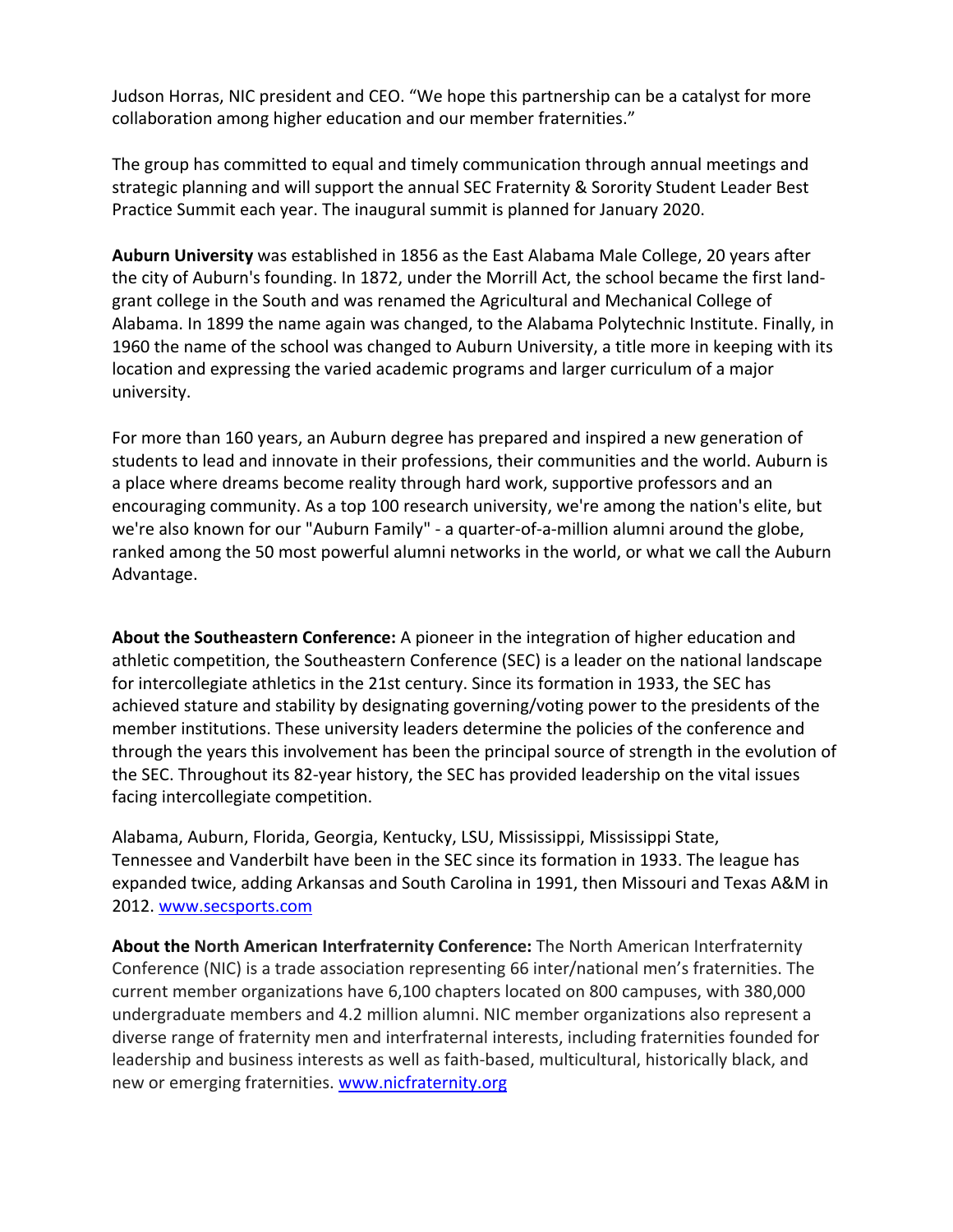###

**Media contact:** *Wendy Daehn, Director of Media & Marketing, Auburn University Student Affairs, 334-844-8920, wendy.daehn@auburn.edu.*

**Media contact:** *Todd Shelton, Chief Communication Officer, North American Interfraternity Conference, 317-872-1112 ext. 447, todd.shelton@nicfraternity.org*

# **A Coalition Between the Senior Student Affairs Officers of the Southeastern Conference and the Executive Directors/Chief Executive Officers of the North American Interfraternity Conference Member Organizations on SEC Campuses**

## **September 2019**

#### *Preamble*

The representative members of the coalition affirm the importance of the fraternal experience in the academic success and personal development of the individual student. Additionally, we strongly believe in developing lifetime allegiances to both alma mater and member organization.

#### *Commitments*

We, the representative members of the coalition, commit to open and transparent communication among the collective group as well as individual member institutions and member organizations. While recognizing potential unique attributes of member institutions and member organizations, we are committed to the following:

- 1. Recognizing the hierarchical equivalence between the Senior Student Affairs Officer of a Southeastern Conference member institution and the Executive Directors/Chief Executive Officers of the North American Interfraternity Conference Member Organizations and our commitment to appropriate and timely communication between the parties.
- 2. The Senior Student Affairs Officers of the Southeastern Conference member institutions and the Executive Directors/Chief Executive Officers of the North American Interfraternity Conference Member Organizations agree to meet annually and electronically conference quarterly. A sub-committee of coalition partners has been developed to set and arrange annual meetings/calls, establish agendas, etc.